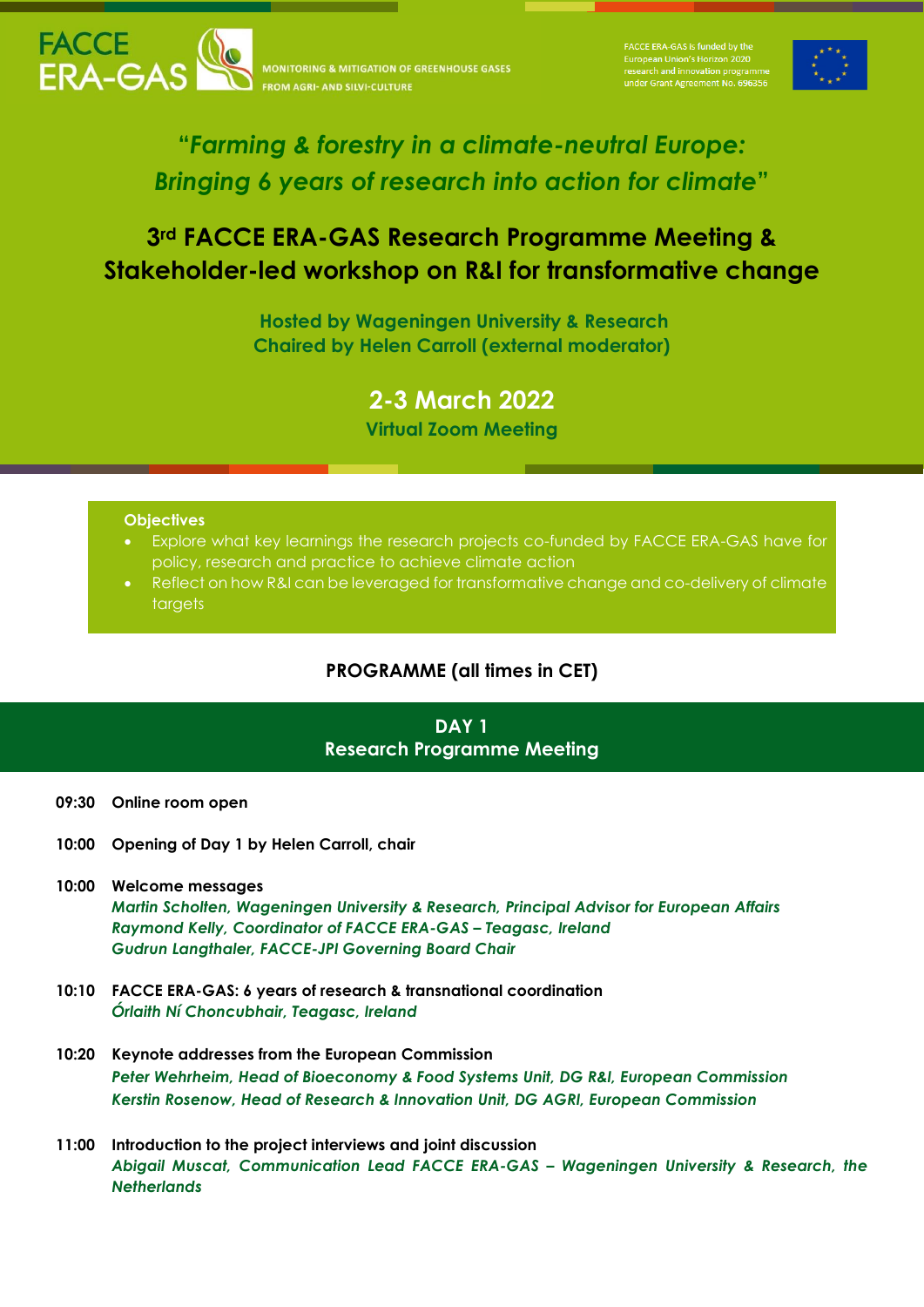## **Landscapes, Forests & Peatlands**

## **11:05 Interviews and joint discussion with FACCE ERA-GAS projects**

*Panellists: Tim McAllister – Principal Research Scientist, Agriculture and Agri-Food Canada & FACCE-JPI Scientific Advisory Board Member*

*Henk van der Mheen – Manager Climate Research, Wageningen University and Research & FACCE-*JPI Stakeholder Advisory Board Member representing the Global Research Alliance on Agricultural *Greenhouse Gases*

*This session aims to learn about the advances made and expected impacts for policy, research and practice emerging from the co-funded projects through interviews.*

**3DForMod** – Combining remote sensing and 3D forest modelling to improve tropical forests monitoring of greenhouse gases emissions

**FORCLIMIT** – Mobilising and monitoring climate positive efforts in forests and forestry

**GHG-Manage** – Managing and reporting of greenhouse gas emissions and carbon sequestration in different landscape mosaics

**INVENT** – Improving national forest inventory-based carbon stock change estimates for greenhouse gas inventories

**PEATWISE** – Wise use if drained peatlands in a bio-based economy: development of improved assessment practices and sustainable techniques for mitigation of greenhouse gases

## **11:55 BREAK**

## **Crops, Livestock & Soils**

**12:10 Interviews and joint discussion with FACCE ERA-GAS projects**

*Panellists: Tim McAllister – Principal Research Scientist, Agriculture and Agri-Food Canada & FACCE-JPI Scientific Advisory Board Member*

*Henk van der Mheen – Manager Climate Research, Wageningen University and Research & FACCE-*JPI Stakeholder Advisory Board Member representing the Global Research Alliance on Agricultural *Greenhouse Gases*

*This second session will explore the advances made and expected impacts for policy, research and practice emerging from the crops, livestock and soil-related co-funded projects.*

**CEDERS** – Capturing effects of diet on emissions from ruminant systems

**MAGGE-pH** – Mitigating agricultural greenhouse gas emissions by improved pH management of soils **METHLAB** – Refining direct fed microbials (DFM) and silage inoculants for reduction of methane emissions from ruminants

**ResidueGas** – Improved estimation and mitigation of nitrous oxide emissions and soil carbon storage from crop residues

**RumenPredict** - Predicting appropriate GHG mitigation strategies based on modelling variables that contribute to ruminant environmental impact

### **13:00 Wrap-up of outcomes of Day 1** *Raymond Kelly – Teagasc, Ireland*

### **13:10 Close of Day 1 by Helen Carroll, chair**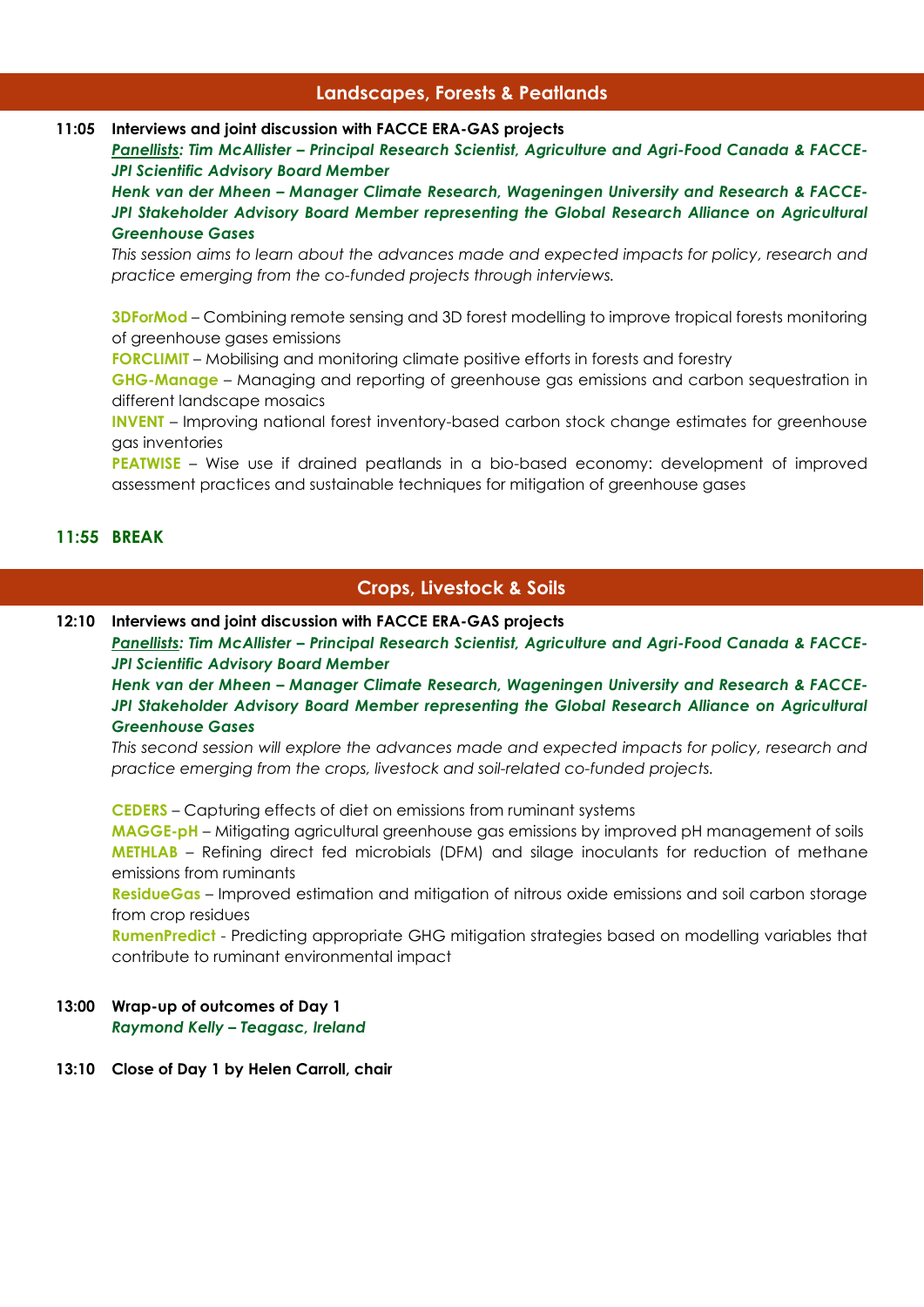## **DAY 2 Stakeholder-led workshop:** *R&I for transformative change: co-delivering on the 2030 climate targets*

*It has become clear that transformative change is needed across our agriculture, forestry and food systems to achieve sustainability, particularly if we are to meet our climate targets. Research and innovation are often called upon to show the way towards transformative change. However, it can be difficult for both researchers and stakeholders to fully exploit the results of research to achieve demonstrable impact. This workshop aims to bring key stakeholders of the FACCE ERA-GAS projects together with researchers to reflect on how R&I can be leveraged for transformative change. This workshop will attempt to answer these key questions:*

- *1. What is the role of research & innovation in transformative change for climate?*
- *2. What are the needs of practitioners, researchers and society at large and how can R&I respond to them?*
- *3. How to enable a shared vision and co-creation of R&I for climate impact?*

#### **09:30 Online room open**

- **10:00 Opening of Day 2 by Helen Carroll, chair**
- **10:05 Opening address** *Frank O'Mara – Director of Teagasc, Ireland & President European Animal Task Force*
- **10:15 Introduction to the stakeholder-led workshop**  *Abigail Muscat, Communication Lead FACCE ERA-GAS – Wageningen University & Research, the Netherlands*
- **10:20 Keynote address: '***A changing climate for knowledge generation in agriculture' Dhanush Dinesh – Founder of Clim-Eat, bridging science and policy for food and climate*

### **Focus Area 1: policy & national greenhouse gas inventories**

**11:00** *From research to impact***: interviews & panel discussions with stakeholder ambassadors Panellists include:**

> *Fabien Ramos – Policy Officer Climate Change and Energy, DG CLIMA, European Commission Valerio Abbadessa – Research Programme Officer, DG AGRI, European Commission Jaakko Nippala – Senior Specialist, Ministry of Agriculture and Forestry, Finland Hans Roust Thysen – Climate Manager, Centre for Climate & Sustainability, SEGES, Denmark Researcher: Jørgen Eivind Olesen (ResidueGas Coordinator)*

#### **12:10 BREAK**

## **Focus Area 2: farming, forestry & supporting innovation**

**12:20** *From research to impact***: interviews & panel discussions with stakeholder ambassadors Panellists include:**

> *Nicolas Robert – Scientific Project Officer, Bioeconomy Unit, Joint Research Centre, European Commission*

*Branwen Miles – Senior Policy Advisor, COPA COGECA*

*David Telford – Head of AgriFood, Innovate UK Knowledge Transfer Network Researchers: Sharon Huws (RumenPredict Coordinator) and Catherine Stanton (METHLAB Coordinator)*